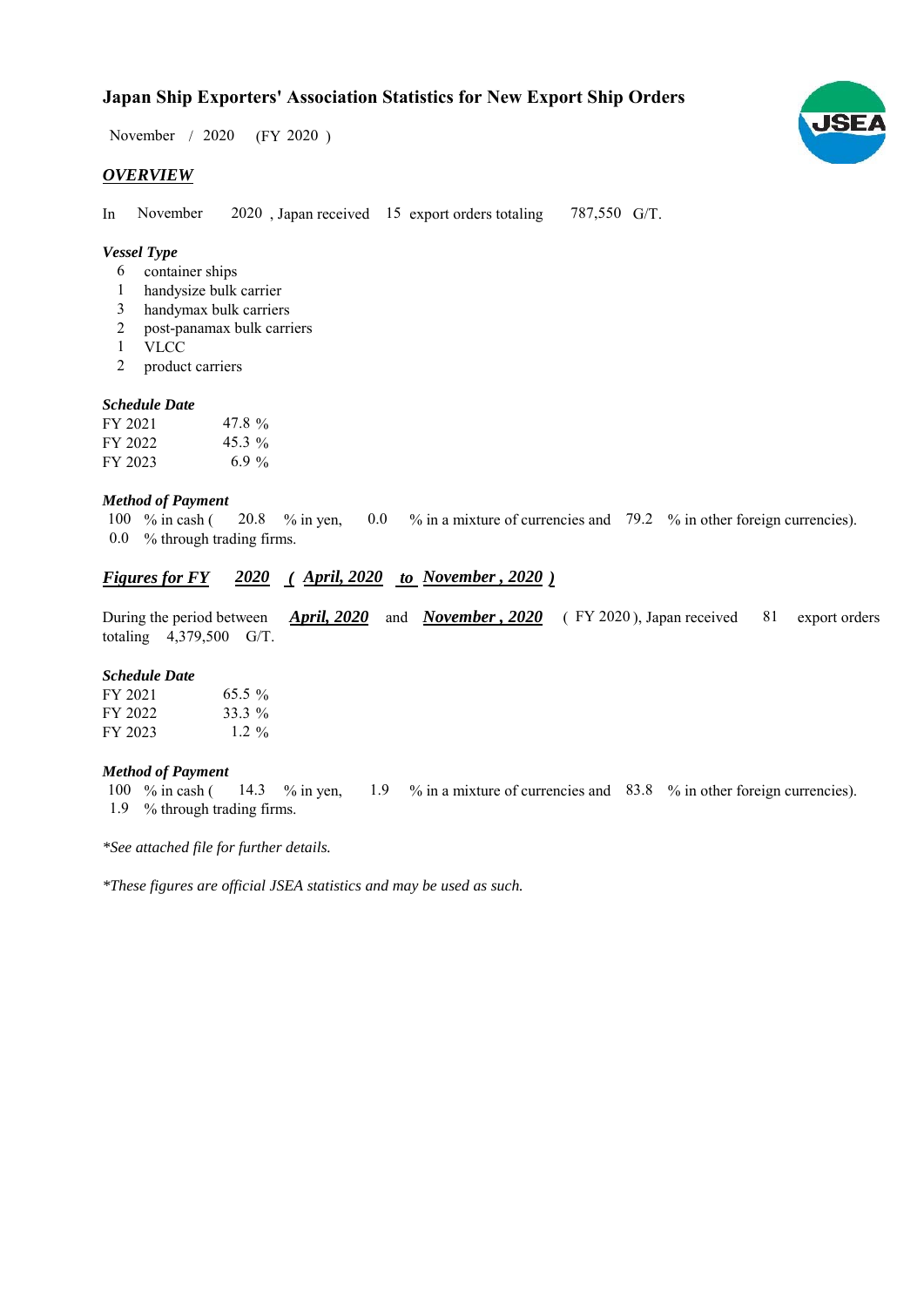# New Export Orders Placed in November 2020 (FY 2020) Based on Fiscal Year

No. G/T No. G/T No. G/T No. G/T No. G/T No. G/T No. G/T No. G/T General Cargos ( 13 604,920 7 492,200 2 141,900 0 0 4 187,650 6 318,750 19 1,140,500 23 1,420,950 Bulk Carriers 146 6,590,050 15 613,300 6 413,500 10 491,000 7 329,800 6 244,800 44 2,092,400 77 3,483,950 Tankers | 24 1,258,026 5 232,100 1 24,000 6 448,500 3 218,000 3 224,000 18 1,146,600 28 1,547,800 Combined Carriers 0 0 0 0 0 0 0 0 0 0 0 0 0 0 0 0 Others 0 0 0 0 0 0 0 0 0 0 0 0 0 0 0 0 Total 183 8,452,996 27 1,337,600 9 579,400 16 939,500 14 735,450 15 787,550 81 4,379,500 128 6,452,700 FY 2020 / FY2019 (%) \* 79.1 52.5 104.6 111.3 88.1 115.8 80.2 \*\* 78.4 In CGT 3,720,531 638,099 246,279 374,431 325,448 363,763 1,948,020 2,919,256 September 2020 Description Apr 19 to Mar 20 Apr 20 to July 20 August 2020 October 2020 November 2020 Apr 20 to Nov 20 Jan 20 to Nov 20

*Figures for shipbuilding orders of 500 G/T and over for export as steel vessels placed with JSEA members are covered.*

\*FY 2019/FY2018

\*\*Calendar Year 2020

JSEA (December 2020)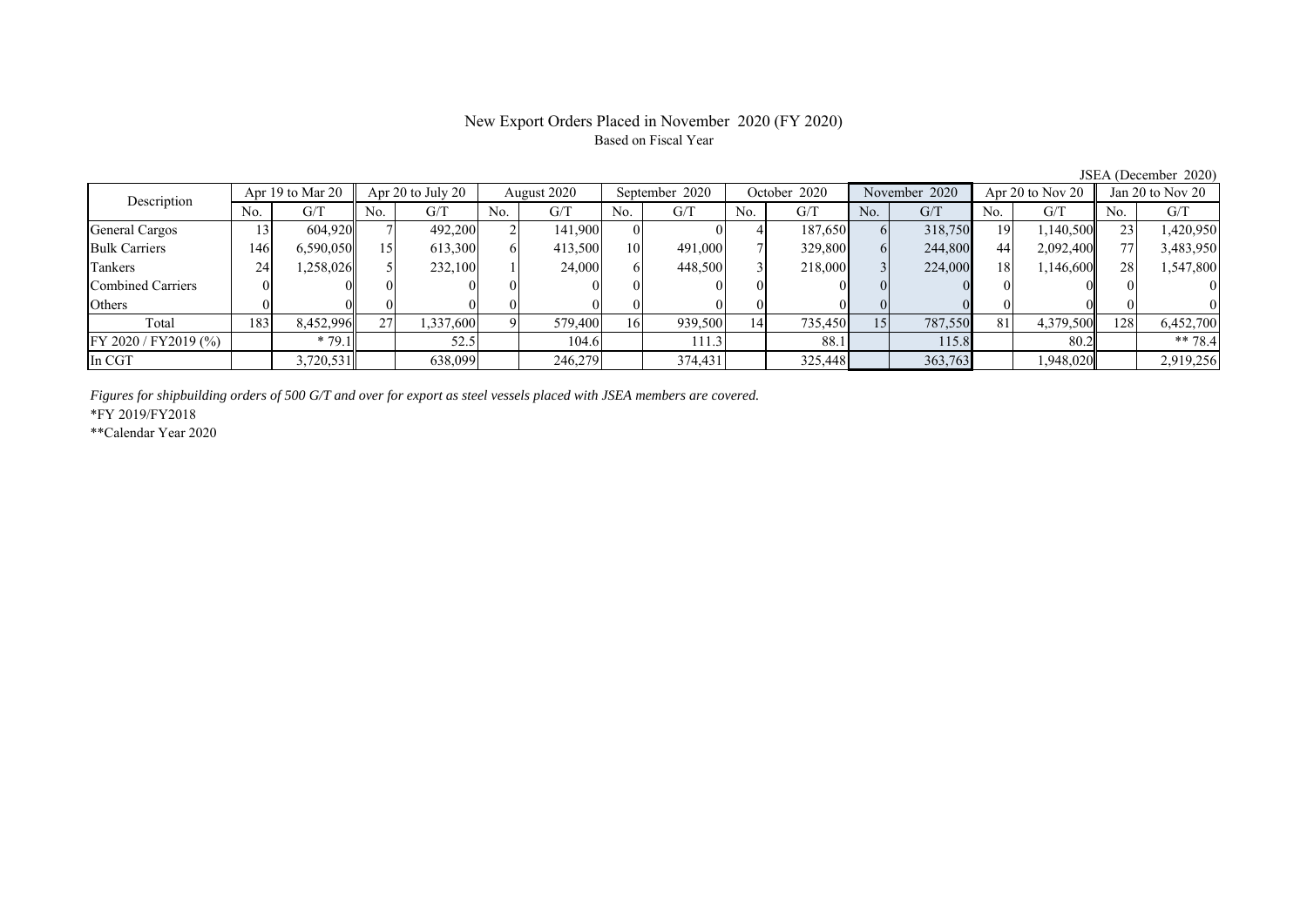# Export Ships Delivered in November 2020 (FY 2020) Based on Fiscal Year

No. G/T No. G/T No. G/T No. G/T No. G/T No. G/T No. G/T No. G/T General Cargos ( 17 1,548,302 0 0 0 0 0 0 3 65,060 2 49,334 2 28,601 7 142,995 10 198,969 Bulk Carriers 207 9,193,470 77 3,397,162 9 460,441 12 598,917 15 562,543 13 497,828 126 5,516,891 195 8,824,180 Tankers | 58| 4,014,301|| 15| 646,856| 1| 60,435| 1| 29,462| 4| 102,551| 2| 190,239| 23| 1,029,543|| 38| 1,844,459 Combined Carriers 0 0 0 0 0 0 0 0 0 0 0 0 0 0 0 0 Others 0 0 0 0 0 0 0 0 0 0 0 0 0 0 0 0 Total 282 14,756,073 92 4,044,018 10 520,876 16 693,439 21 714,428 17 716,668 156 6,689,429 243 10,867,608 FY 2020 / FY2019 (%) \* 133.5 83.6 45.4 53.7 35.9 86.6 66.3 \*\* 82.4 In CGT | | 6,607,661 | | 1,826,675 | | 210,531 | | 301,688 | | 371,608 | | 315,385 | | 3,025,887 || | 4,815,294 August 2020 September 2020 Description Apr 19 to Mar 20 Apr 20 to July 20 October 2020 November 2020 Apr 20 to Nov 20 Jan 20 to Nov 20

*Deliveries of new shipbuilding orders of 500 G/T and over for export as steel vessels placed with JSEA members are covered.*

\*FY 2019/FY2018

\*\*Calendar Year 2020

JSEA (December 2020)